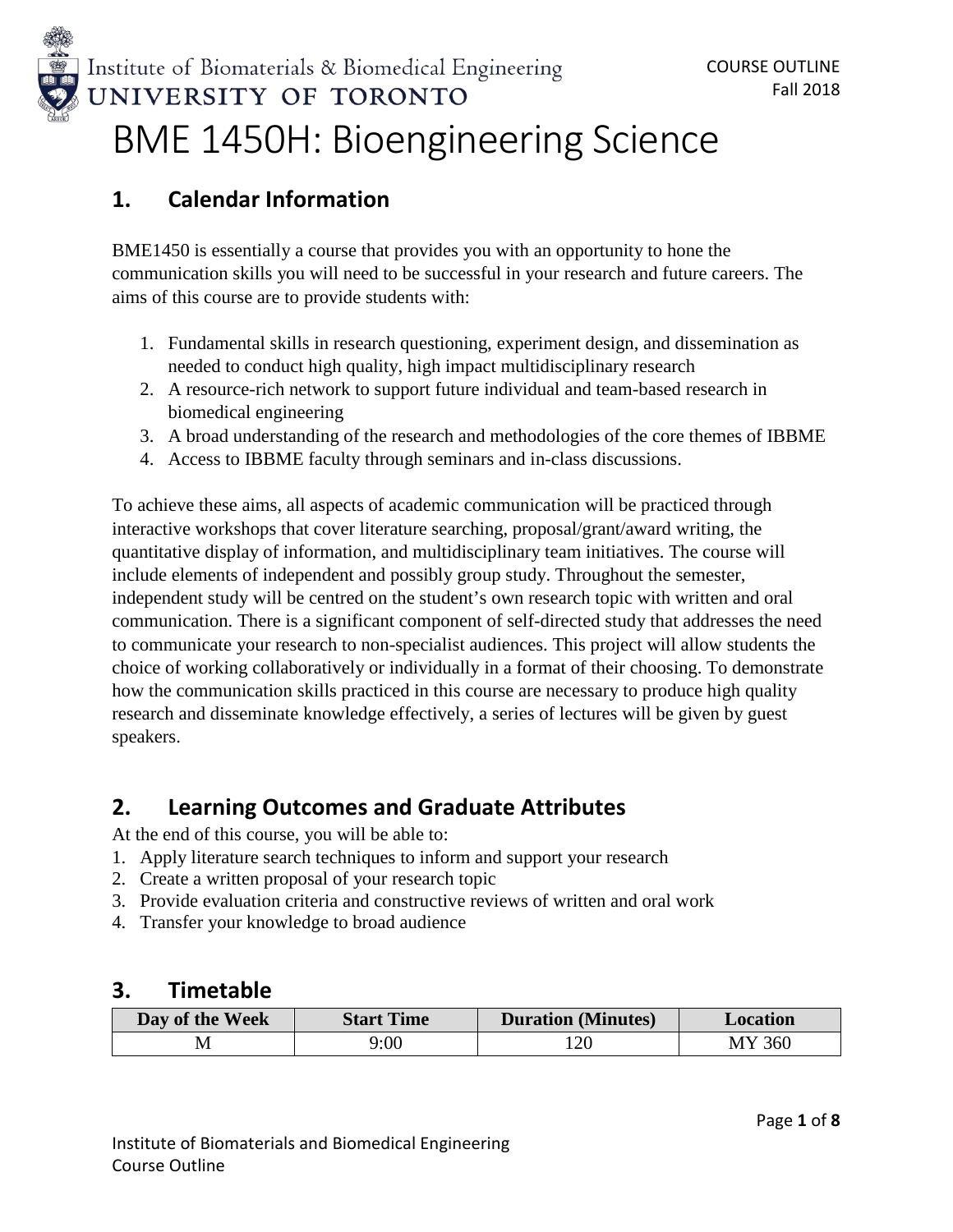

| <b>Name</b>                                                                | <b>Phone</b>   | <b>Office</b> | Email                         |
|----------------------------------------------------------------------------|----------------|---------------|-------------------------------|
| Prof. Bouwmeester                                                          | (416) 978-3702 | MB 321A       | chris.bouwmeester@utoronto.ca |
| Office Hours: https://calendly.com/chris-bouwmeester/fall2018-office-hours |                |               |                               |

#### Teaching Assistants

| <b>Name</b> | <b>Phone</b> | <b>Office</b> | Email                        |
|-------------|--------------|---------------|------------------------------|
| Rossini Yue |              |               | rossini.yue@mail.utoronto.ca |
| Alex Vlahos |              |               | alex.vlahos@mail.utoronto.ca |

## **5. Final Grade Determination**

The final grade in this course will be based on the following components:

| Component                                                  | Learning<br><b>Outcome</b> (s)<br><b>Evaluated</b> | <b>Due Date</b> | Weight |      |  |
|------------------------------------------------------------|----------------------------------------------------|-----------------|--------|------|--|
| Participation                                              |                                                    |                 | 15     | %    |  |
| <b>Individual Research Proposal</b>                        |                                                    |                 |        |      |  |
| Research Proposal Review (draft + peer<br>review comments) |                                                    |                 | 10     | %    |  |
| <b>Research Proposal</b>                                   |                                                    |                 | 40     | $\%$ |  |
| <b>Knowledge Translation Project</b>                       |                                                    |                 |        |      |  |
| <b>Knowledge Translation Pitch</b>                         |                                                    |                 | 5      | %    |  |
| <b>Knowledge Translation Presentation</b>                  |                                                    |                 | 25     | $\%$ |  |
| <b>Symposium Participation</b>                             |                                                    |                 | 5      | %    |  |
|                                                            | <b>Total:</b>                                      |                 | 100    | $\%$ |  |

#### **Notes:**

Conversion from a score out of 100 to a letter grade will be done using a scale outlined in the IBBME handbook [\(http://www.ibbme.utoronto.ca/wp-content/uploads/2015/11/IBBME-grad](http://www.ibbme.utoronto.ca/wp-content/uploads/2015/11/IBBME-grad-handbook_2015-16_FINAL.pdf)[handbook\\_2015-16\\_FINAL.pdf\)](http://www.ibbme.utoronto.ca/wp-content/uploads/2015/11/IBBME-grad-handbook_2015-16_FINAL.pdf).

#### Participation

Your participation will be tracked for 4 main reasons: 1) this course uses an active learning space and you are encouraged to participate in the activities designed to assist you with completing the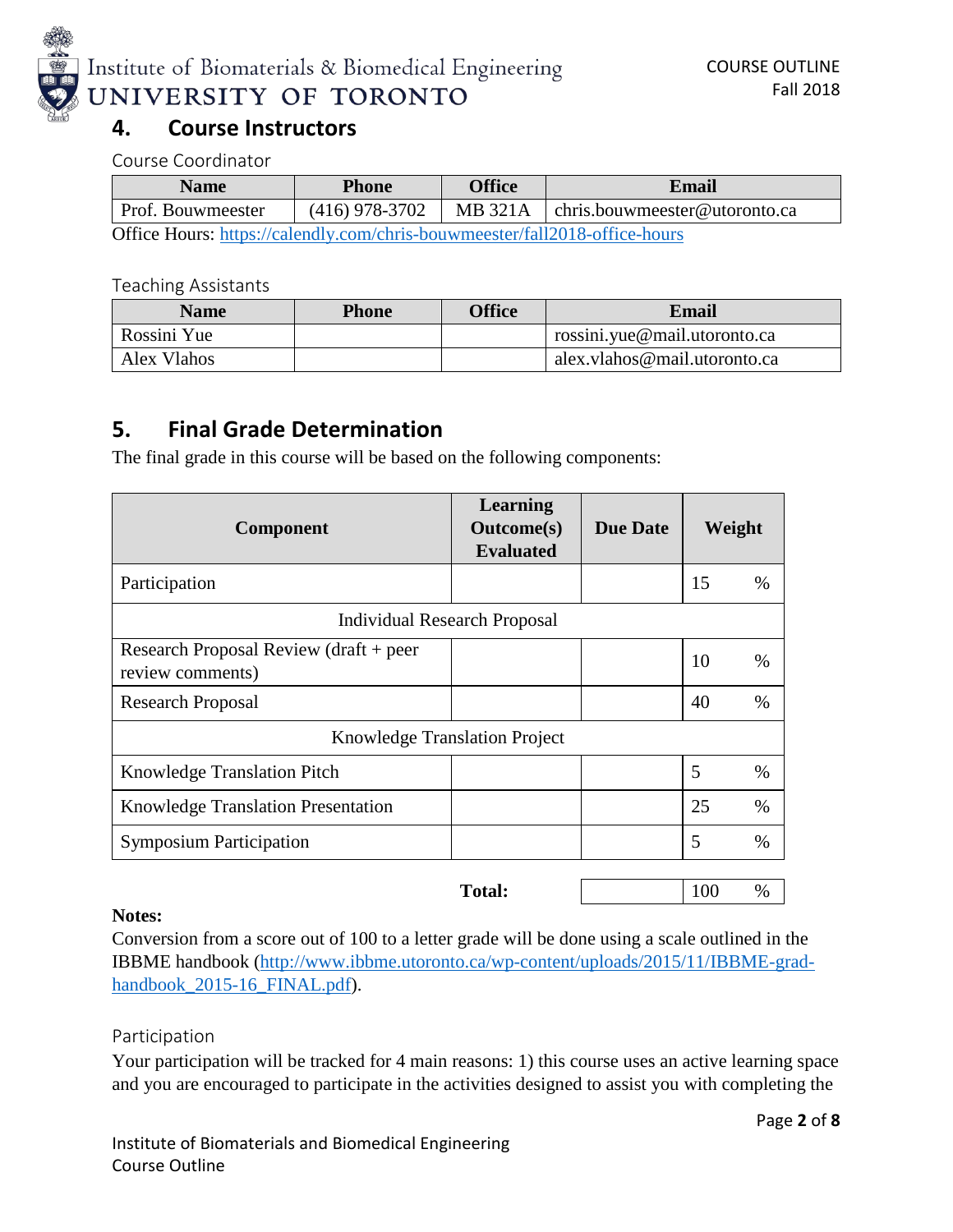

deliverables in this course, 2) to encourage you to attend guest speaker presentations and provide and answers to speaker assignment questions, 3) complete homework activities, and 4) to direct your learning by demonstrating extra ways to participate positively to this course and share your knowledge with your peers.

Full participation marks will be awarded when 30 points are achieved (see table below). If you choose to achieve more than 30 points (35 max), bonus points will be awarded on a proportional basis of 1 point equals 0.5% of a total grade percentage. For example, if all criteria are met and 35 points awarded, then there would be a 2.5% bonus to the overall grade. As a guide, a single point will be awarded according to the following criteria:

| Criteria                                                                                                                                                                                                          |    |  |
|-------------------------------------------------------------------------------------------------------------------------------------------------------------------------------------------------------------------|----|--|
| Participate in workshop activities*                                                                                                                                                                               |    |  |
| Contribute to guest speaker discussion (must be in attendance)*                                                                                                                                                   |    |  |
| Complete pre-class assignment, or extra assignment                                                                                                                                                                |    |  |
| Participate in respectful online discourse by contributing to online peer help or<br>course $Q \& A$ discussions (Creating new thread worth 2 points; Reply to a post not<br>of your own creation worth 2 points) | 10 |  |
| Talk to instructor during office hours for at least 5 minutes.                                                                                                                                                    |    |  |

\*Participation and classroom discussions will be monitored and facilitated with TopHat. Therefore, you must create a TopHat account and join the BME1450 course. Participation will be checked during a workshop and attendance before the guest speaker presents.

#### Individual Research Proposal

Your goal is to create a document that you can use for a potential CGS-M or OGS scholarship application. You will apply the research and communication skills practiced in class to the preparation of a 1-page detailed description of your proposed research project. Through this process you will practice peer review and critiquing skills.

#### Knowledge Translation Project

The goal of this project is to translate the knowledge you propose to gain to a broad audience. This project is meant to be open-ended and challenge you to find creative ways to communicate and connect with non-specialist audiences. You have the choice of working individually or finding a group to tackle a more ambitious idea (max 4 people) that translates a single thesis proposal in a format or context of your choosing.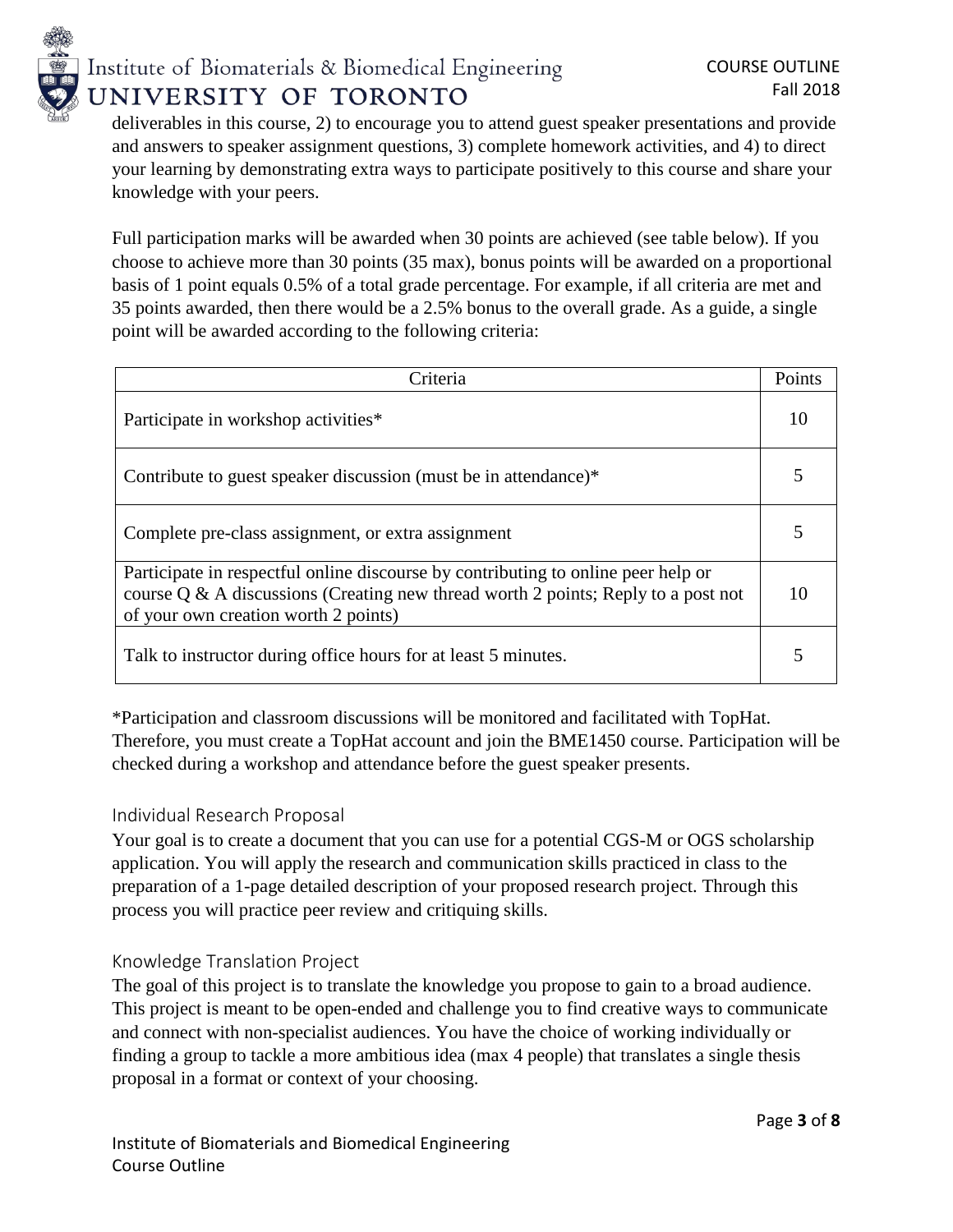

## **6. Deliverables**

Guideline documents are provided for the 1-page research proposal and knowledge translation activity. All **deadlines are 11:59 PM** on the dates listed, unless otherwise noted, and the award for lateness will be strictly applied. Whenever possible, you must submit documents in Adobe PDF format.

#### Research Proposal Draft and Peer Review Debrief: Oct 15

You must have a printed copy of your proposal draft ready for the class on October 15. After the workshop activities you must also attach a page with the peer review comments you received. You will receive 5 points (10 total) of your Research Proposal Review mark for completing the draft and 5 points for the summarized comments provided by each peer reviewer.

#### Knowledge Translation Plan Pitch: Due Oct 29

You must submit a pitch for your knowledge translation plan. If you have decided to work in a team you must list all the team members (4 max) and the specific research proposal title you will translate as a team. Your pitch must clear communicate your plan in 200 words or less. These pitches will be ranked to decide which individuals are eligible for oral, poster, or other presentations during the final symposium. Individuals (or teams) ranked the highest will have their choice of presentation format. For more information, please see *'Guidelines for Knowledge Translation Project'*

#### Research Proposal: Due Nov 5 Submit (in Quercus) your 1-page research proposal according to *'Guidelines for research proposal'*.

#### Knowledge Translation Project: Dec 10

All knowledge translation projects must be submitted electronically before 9:00 AM before the symposium. See the *'Guidelines for knowledge translation project'* for more information.

#### Knowledge Translation Symposium: Dec 10

A symposium is scheduled during the final class of the semester that will allow you to present your knowledge translation project. There will be 1 hour dedicated to presentations and 1 hour dedicated to digital poster presentations. Even if you present during the symposium, you will be required to submit your project electronically; if you gave a presentation: submit your slides or outline (as a PDF); if you presented a poster: submit your file (as a PDF). You will also receive a mark for participating in the symposium by asking questions to your peers and submitting a review of your peer's work during the symposium.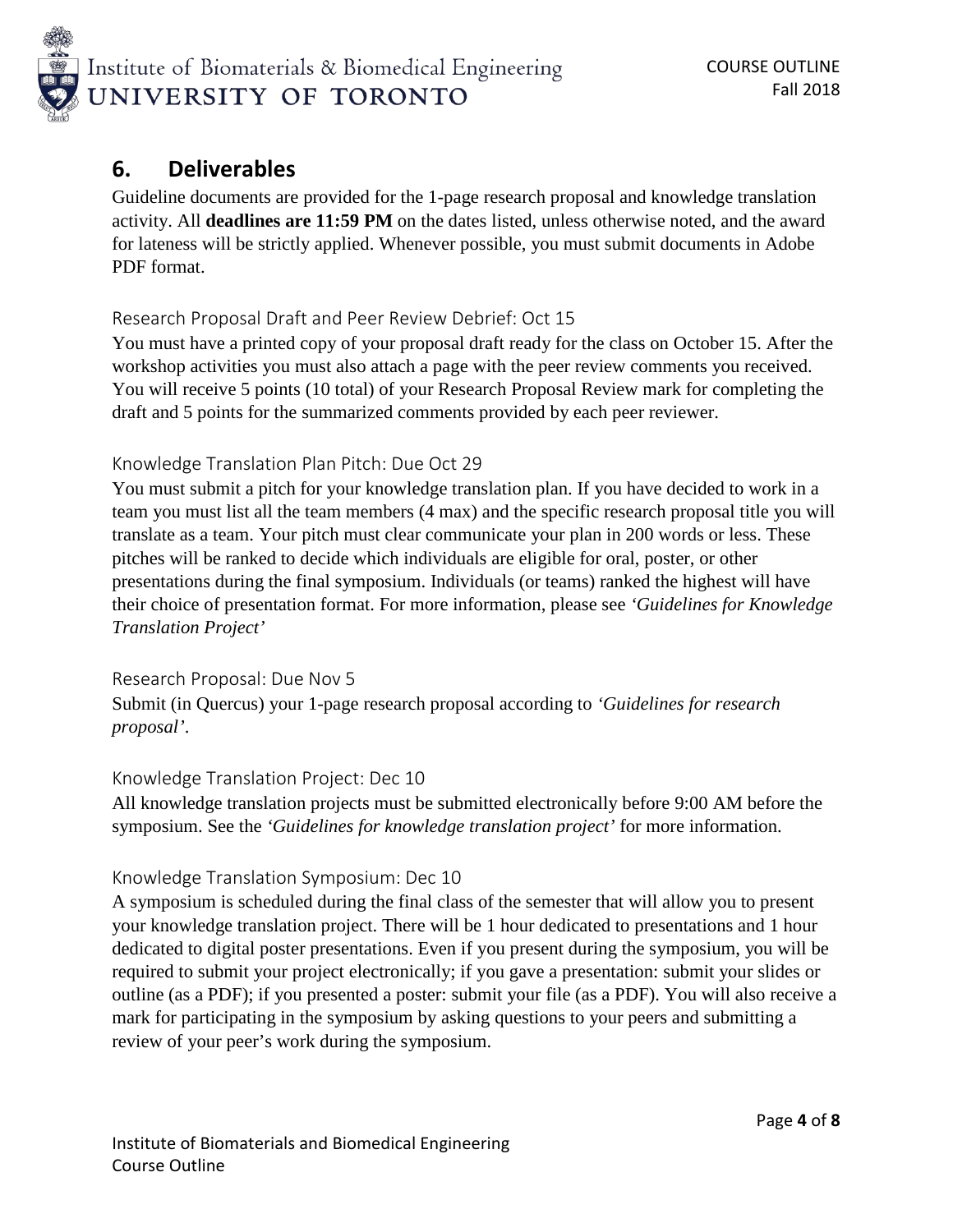

## **7. Course Policies**

#### Communication Policy

All course-related questions should be posted in the "Course  $Q & A$ " discussion. If you have a question you should: 1) check the syllabus or guidelines for your answer, 2) check the Course Q & A discussion to see if your question has already been answered, or 3) ask a peer directly. Every attempt will be made to respond within 3 business days to posts that need the attention of the corresponding TA. If necessary, you may email the corresponding TA (or instructor, if absolutely necessary) regarding personal issues that may impact this course. BME1450 must be used at the beginning of the subject line to ensure prompt response to emails. Every attempt will be made to responded to emails within 3 business days.

#### Academic Accommodations

Students with diverse learning styles and needs are welcome in this course. The University provides academic accommodations for students with disabilities in accordance with the terms of the Ontario Human Rights Code. This occurs through a collaborative process that acknowledges a collective obligation to develop an accessible learning environment that both meets the needs of students and preserves the essential academic requirements of the University's courses and programs. For more information on services and resources available to students, please contact Accessibility Services at (416) 978-8060 or [http://www.studentlife.utoronto.ca/as.](http://www.studentlife.utoronto.ca/as) Should you have a Letter of Accommodation, you shall notify the instructor within the first 3 weeks of the term to allow appropriate accommodations to be integrated into the course.

#### Lateness Policy

Deliverables received (considering the timestamp on Quercus only) after the posted deadline will be awarded a **50% overall deduction for every day that they are late.** In practice this means that an assignment submitted up to 1 day late will receive half the total marks and an assignment submitted 2 days after the deadline will receive zero total marks. Deliverables will only be accepted through the Quercus learning management engine.

Exceptions may be accommodated for valid reasons, that are out of a student's control, (some examples may be: severe personal illness, illness or death of a close family member, personal or family crisis, or other extenuating circumstances) and may be considered if supported by written documentation. Exceptions will only be considered within seven days of the deliverable in question and include valid supporting documentation. The most common piece of supporting documentation is the U of T Verification of Student Illness or Injury Form. A doctor's note, which simply states that the "student cannot write" is insufficient. If possible, please have your doctor complete the form at the time of your visit. A verification that indicates the doctor was told of your illness after the fact is typically insufficient. Please note the successful submission of a completed U of T Verification of Student Illness or Injury Form does not necessarily mean your exception will be accommodated. The severity, duration and date of the illness may be taken into consideration when making a decision regarding an exception. Regarding other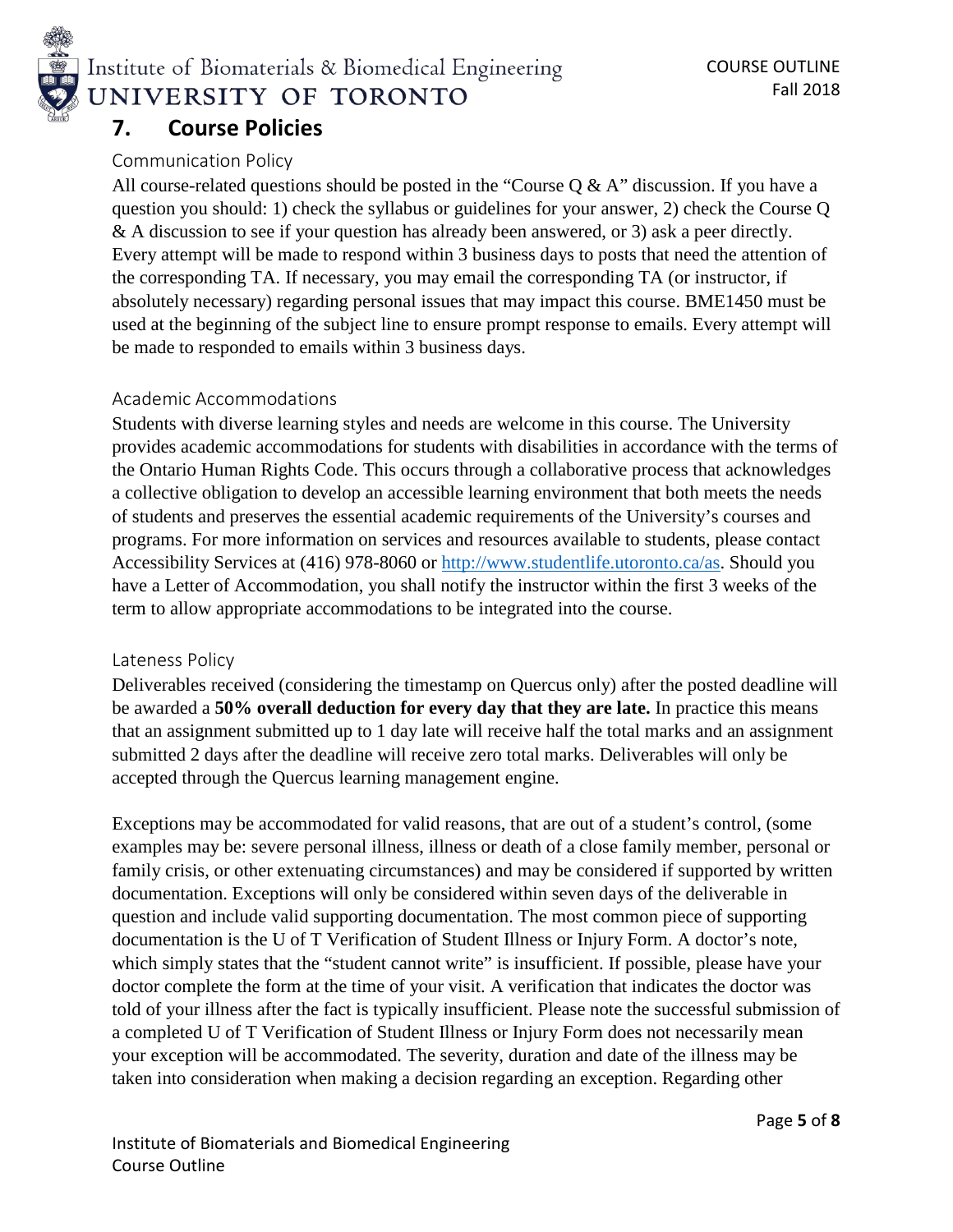

exceptions: official supporting documentation must outline your situation and the dates you were affected. For example, if you were in a traffic accident, you could submit the police accident report; if someone in your family passed away, you could submit a copy of the death certificate or funeral notice. The supporting documentation you need to attach to your petition or appeal must be relevant to your situation.

You are encouraged to submit deliverables well before the deadline to ensure that you can verify your submission has been completed in Quercus. Examples of invalid reasons would include: situations related to computer or internet problems that result in late submissions (including computer crashes, local internet outages, or individual difficulties linking to Quercus), online submissions that were not executed properly by a student, a forgotten deadline, a lack of attention to a deadline date that was changed during the course, a student intended to submit at the deadline but was delayed, or a student submitted the deliverable in some other way that was not through Quercus.

#### Attendance Policy

The learning atmosphere in this course depends on active participation and you will be given individual grades for participating in various ways. Your physical attendance throughout the course will be monitored with TopHat for the purposes of tracking participation. If you are absent or fail to check in properly, you will not be eligible for participation points that require your presence. No participation points will be given if you miss the opportunity to check in and **no accommodations will be considered for this grade item.**

#### Academic Integrity Message

Academic integrity is essential to the pursuit of learning and scholarship in a university, and to ensuring that a degree from the University of Toronto is a strong signal of each student's individual academic achievement. As a result, the University treats cases of cheating and plagiarism very seriously. The University of Toronto's Code of Behaviour on Academic Matters **(**www.governingcouncil.utoronto.ca/policies/behaveac.htm**)** outlines the behaviours that constitute academic dishonesty and the processes for addressing academic offences. Potential offences include, but are not limited to:

#### *In papers and assignments:*

- Using someone else's ideas or words without appropriate acknowledgement.
- Submitting your own work in more than one course without the permission of the instructor.
- Making up sources or facts.
- Obtaining or providing unauthorized assistance on any assignment.

#### *In academic work:*

- Falsifying institutional documents or grades.
- Falsifying or altering any documentation required by the University, including (but not limited to) doctor's notes.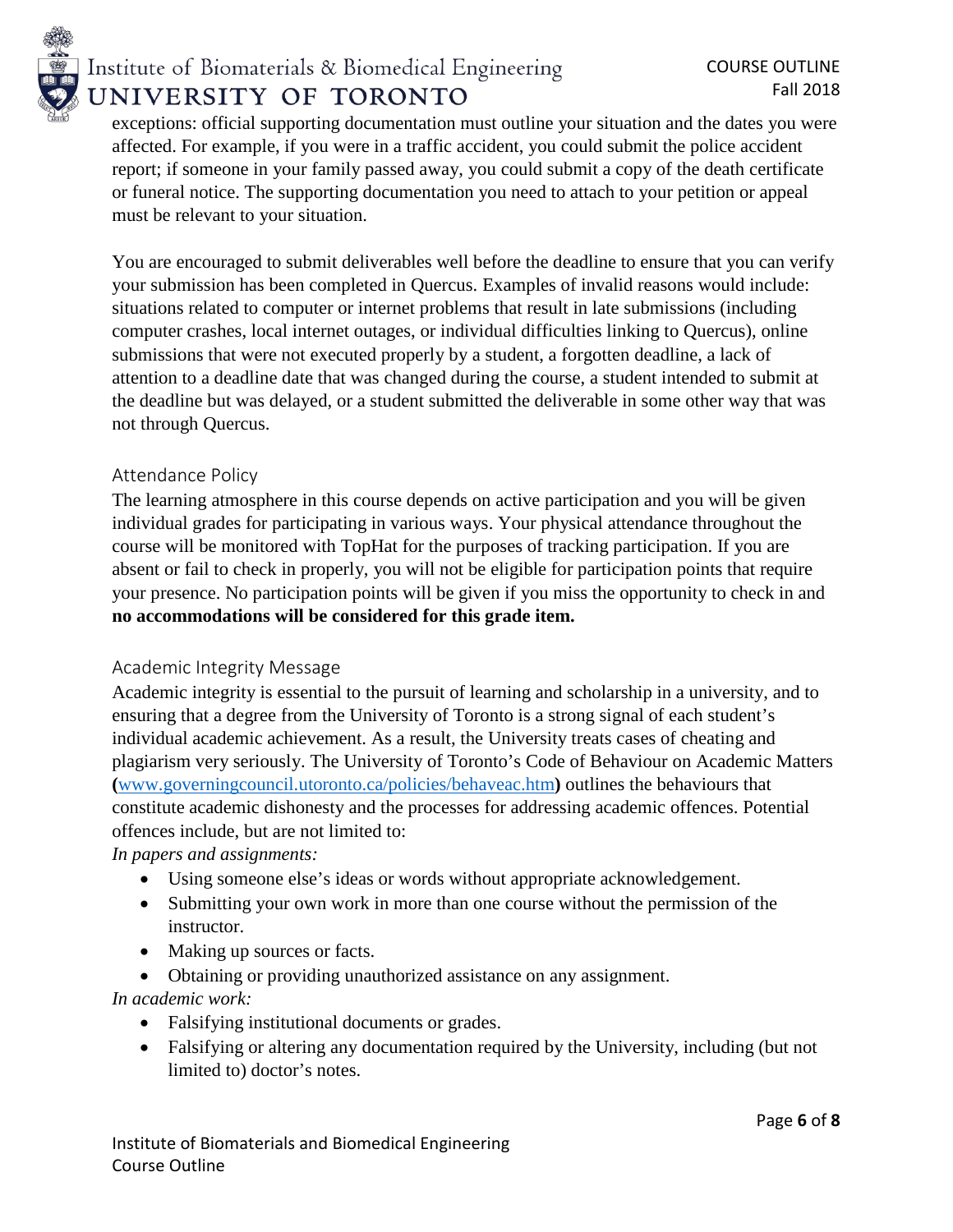

All suspected cases of academic dishonesty will be investigated following procedures outlined in the Code of Behaviour on Academic Matters. If you have questions or concerns about what constitutes appropriate academic behaviour or appropriate research and citation methods, you are expected to seek out additional information on academic integrity from your instructor or from other institutional resources (see [http://academicintegrity.utoronto.ca/\)](http://academicintegrity.utoronto.ca/).

#### Library Resources

University of Toronto Libraries provides access to a vast collection of online and print resources to faculty, staff, and students. Research help is available by phone, e-mail, chat, and in-person. (See Library website for more details: [https://onesearch.library.utoronto.ca/\)](https://onesearch.library.utoronto.ca/). Your IBBME reference and instruction librarian, located at the Engineering & Computer Science Library is Michelle Spence (michelle.spence@utoronto.ca).

## **8. Additional Course Information**

#### Movement Breaks

This course will implement movement break(s) from academic content during lectures designed to provide opportunities to reduce sedentary behaviour in undergraduate students. The movement breaks will consist of two 3-minute videos featuring licensed instructors leading you through simple stretches, dance moves, or mindfulness sessions. All activities will be safe and appropriate for all levels of fitness and abilities and suitable for regular clothing. Participation is encouraged to help increase your well-being in the classroom but not mandatory. Please feel free to remain in your seat during the movement breaks if you wish not to participate.

#### Bonus Grade Opportunity

In this class, you will have the opportunity to earn a bonus grade of 2% for participating in a research study. You will be asked to complete 2 brief surveys, one in the first week of class and the second in the last week of class. For the completion of both surveys you will be awarded 2% bonus marks to your final grade.

The surveys will contain basic demographic questions, followed by questions regarding your general, physical, and mental health, as well as your overall wellbeing and level of engagement. Should you feel uncomfortable sharing this information you can earn the bonus by completing an alternative assignment.

The alternative assignment is a 1500-word paper, including 3 citations, on the topic of physical activity in the work place. The paper is due at 8:00am on the last day of class. The assignment is to be submitted to Alyona via email at Alyona.koulanova@utoronto.ca with the subject line "Bonus Paper: your course code". Please include your UTORid, student number, and full name in the email.